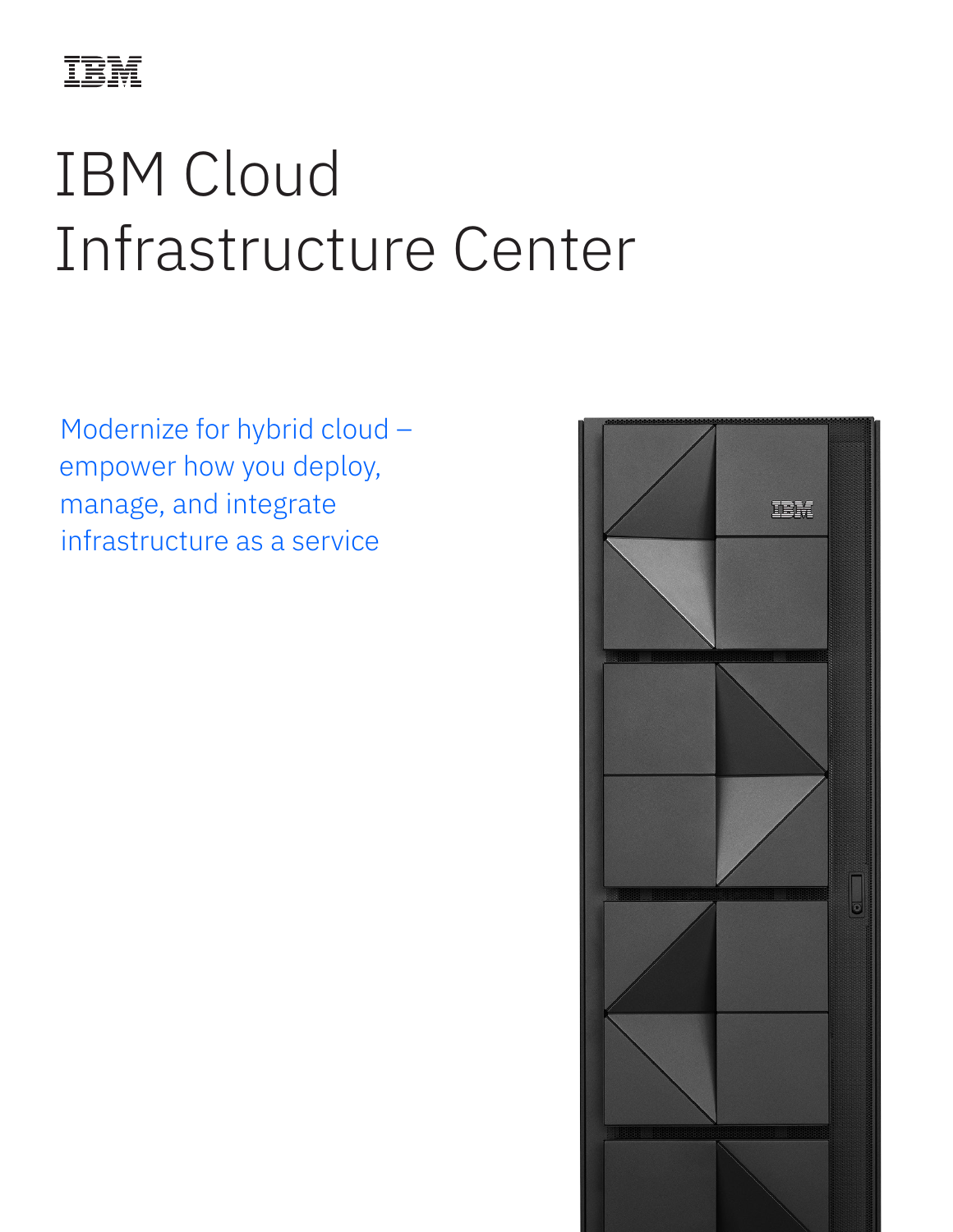Many IT organizations worldwide have turned to the agility of hybrid cloud solutions to facilitate their digital transformation journeys for all types of containerized and noncontainerized workloads. They are shifting workloads to a hybrid cloud that blends an on-premises infrastructure with private and public cloud models.

The IBM Z® and IBM LinuxONE platforms, especially IBM z16™, are designed to accelerate modernization as you integrate IBM Z and LinuxONE seamlessly into your hybrid cloud.

With IBM Cloud Infrastructure Center, IBM provides an infrastructure management solution in support of the infrastructure-as-a-service computing.

Cloud Infrastructure Center meets the demands of hybrid cloud by providing a ready-to-use solution for the:

- Lifecycle management of the infrastructure, including on-premises deployments of virtual machines based on IBM z/VM® and Red Hat® KVM.
- Deployment of Red Hat OpenShift<sup>®</sup> Container Platform<sup>1</sup> clusters.
- Deployment of Linux® images that can include non-containerized workloads; the Linux distributions can be from Canonical, Red Hat, and SUSE.
- Deployment of services via the self-service portal.
- Integration cloud management tools, such as IBM Cloud Paks® , Red Hat tools, e.g., Ansible® , Terraform, or VMware vRealize, to provision and orchestrate workloads across the enterprise using OpenStackcompatible APIs.

Cloud Infrastructure Center is based on industry standards and leverages common skills for cloud management.

## **Highlights**

- Advanced infrastructure management
- Easy lifecycle management of virtual machines
- Fast deployment of Linux images and Red Hat OpenShift clusters
- Self-service portal for consistent user experience
- Integration with cloud management tools via OpenStack compatible APIs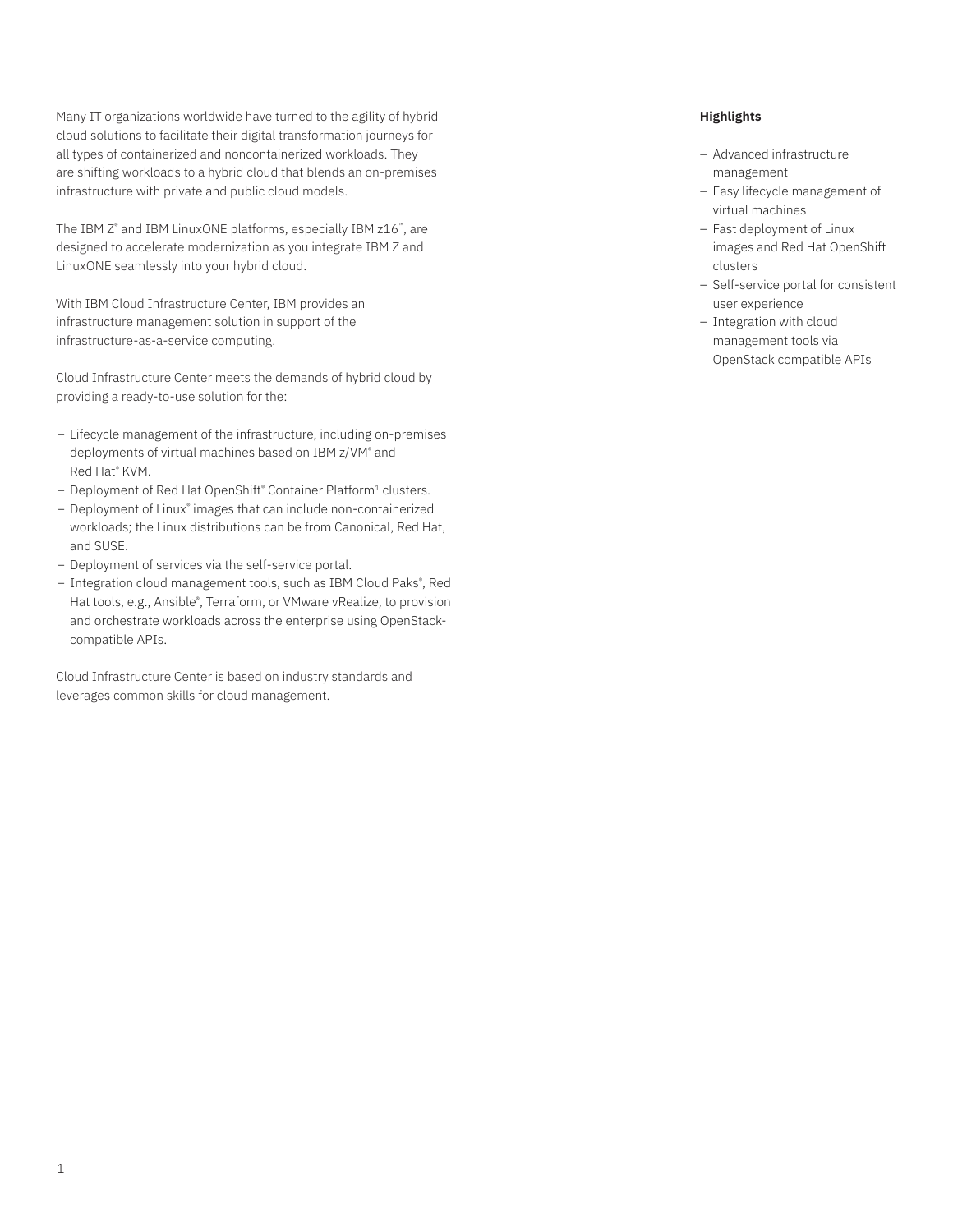"IBM Cloud **Infrastructure Center** allows us to substantially improve our infrastructure management and reduce cost & complexity to manage from simple to complex environments."

# **Infrastructure as a Service**

Infrastructure-as-a-Service, commonly referred to as 'IaaS', delivers fundamental compute, network, and storage resources to consumers on-demand. IaaS enables you to instantiate and decommit, scale and shrink resources on an as-needed basis.

### **Cloud infrastructure on IBM Z and IBM LinuxONE**

With hybrid cloud, companies can more effectively manage speed and security, innovation with latency and performance.

Managing the infrastructure as-a-service enables the integration into hybrid cloud across the enterprise. The workloads can be containerized and noncontainerized, and IBM's hybrid cloud approach leverages Red Hat OpenShift across all IBM environments, including onpremises deployment on IBM Z and LinuxONE.

The IBM Z and LinuxONE platforms are designed to empower developers with the agility to accelerate cloud-native development, modernize existing workloads, and integrate these workloads with digital services across hybrid cloud.

IBM Z and LinuxONE deliver a flexible and agile on-premises cloud platform, that provides a security-rich, scalable, and reliable environment for cloud-native development and deployment.

Operational efficiency, low latency, and high throughput is provided, when workloads are co-located on IBM Z, running on IBM z/OS®, Linux, IBM z/VSE®, or Red Hat OpenShift.

When accessing your database while running an OLTP workload on OpenShift Container Platform, achieve 4.2x more throughput by co-locating the workload on IBM z16 versus running the workload on compared x86 platform connecting remotely to the IBM z16.<sup>2</sup>

As well, IBM z16, with its industry first integrated on chip AI accelerator, delivers latencyoptimized inferencing designed to enable customers to analyze realtime transactions, at scale.<sup>3</sup>

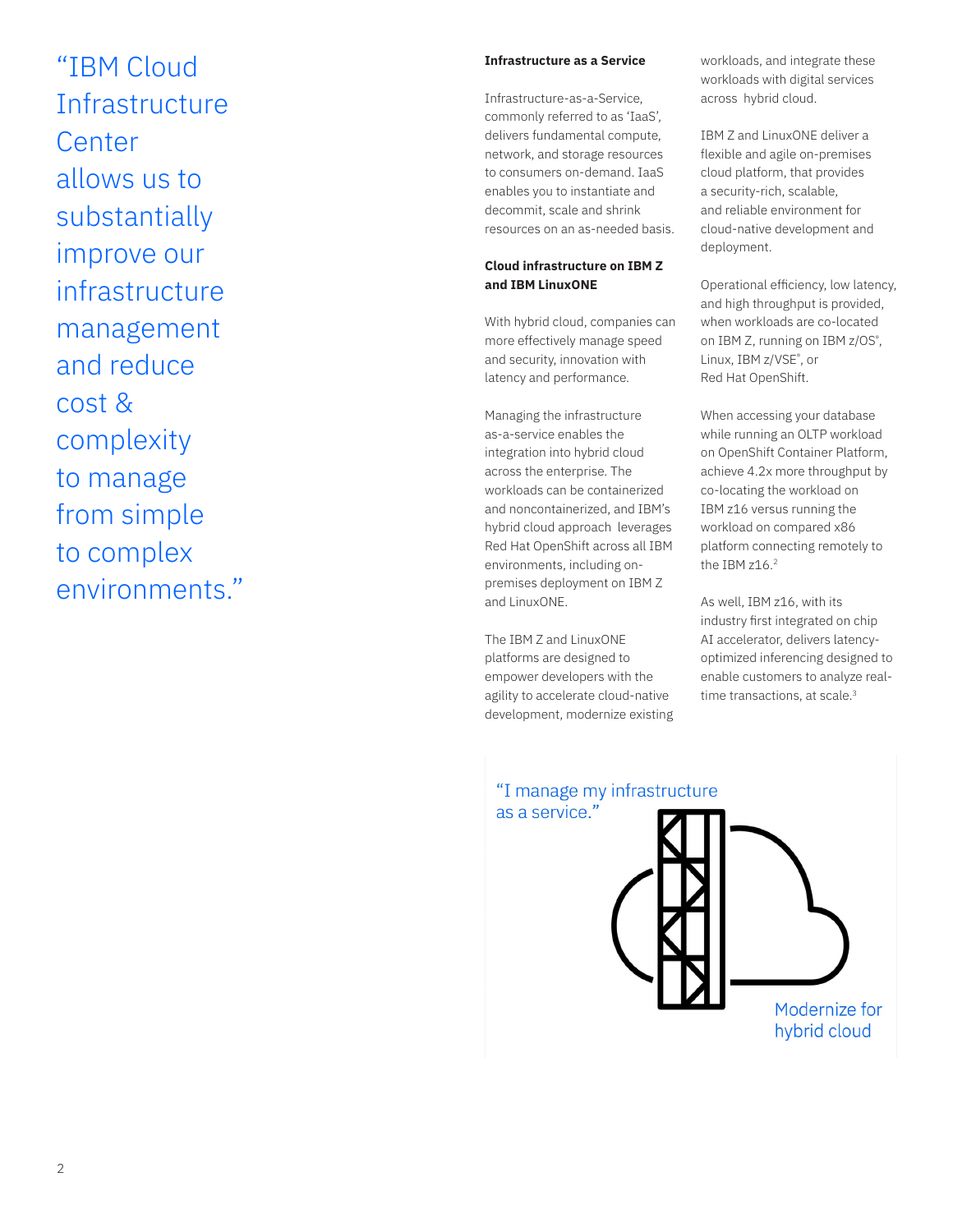#### **IBM Cloud Infrastructure Center efficiency**

Cloud Infrastructure Center is a ready-to-use infrastructure management solution, helping to manage, automate, and integrate the IBM Z / LinuxONE based infrastructure.

# **Infrastructure Management**

Cloud Infrastructure Center provides a consistent, industry-standard user experience to define, instantiate, and manage the lifecycle of the z/VM and Red Hat KVM-based virtual infrastructure.

Projects can be created, and users assigned to their roles. The resource usage can be defined, how much processors and memory can be being used, how many virtual machines the user owns, policies can be set, and much more.

The virtual machines can be stopped, restarted, deleted, and captured via the user interface, as well as an expiration date can be set, or a volume attached.

Virtual machines can be moved via the user interface or APIs from one z/VM to another z/VM within the z/VM Single System Image cluster with the Live Guest Relocation (LGR) support to achieve business continuity.

There are many more features in support to manage the full lifecycle of the virtual infrastructure with Linux images and Red Hat OpenShift clusters.

#### **Automation**

Cloud Infrastructure Center enables administrators to capture and maintain a library of virtual machine images to quickly deploy a virtual machine environment by launching a stored image from the library, instead of manually recreating a virtual machine image, and moving virtual machines to available systems expediting the deployment and improving productivity.

Administrators can use the images to build 'deploy templates', which have the necessary resources assigned, and include them as readyto-use services into the self-service portal that is coming with Cloud Infrastructure Center, to be used by the end users to rapidly deploy services.

Cloud Infrastructure Center also provides an environment checker, a diagnosis tool, and an upgrade validation tool. The environment checker helps to verify resources, versions, and the service status for both management nodes and compute nodes. The diagnose tool helps users to collect diagnostic data, for example information about the product, operating system, configuration, database, message queue, service status, error logs, and more. The upgrade validation tool, provides pre-upgrade and post-upgrade validation, helping the administrator to validate whether there are potential issues before and after the upgrade.

# **Integration with cloud management tools**

Cloud Infrastructure Center provides foundational, scalable IaaS cloud management to connect, provision, and orchestrate Linux-based and/or Red Hat OpenShift virtual machine instances on the IBM Z and LinuxONE platforms.

With its built-in OpenStack compatible APIs, Cloud Infrastructure Center is based on the de facto standard for vendor-agnostic IaaS management, enabling an easy integration to cloud management tools, such as IBM Cloud Paks, Red Hat tools, Terraform, or VMware vRealize.

Together, the integration of Cloud Infrastructure Center with the cloud management tools can simplify the lifecycle management of the virtual machines across the enterprise and can provide a unified hybrid cloud with a single pane of glass for the IBM Z and LinuxONE platforms. This helps to increase the flexibility and to improve operational efficiency since common skills, such as Red Hat Ansible® , Terraform, or VMware, can be leveraged.

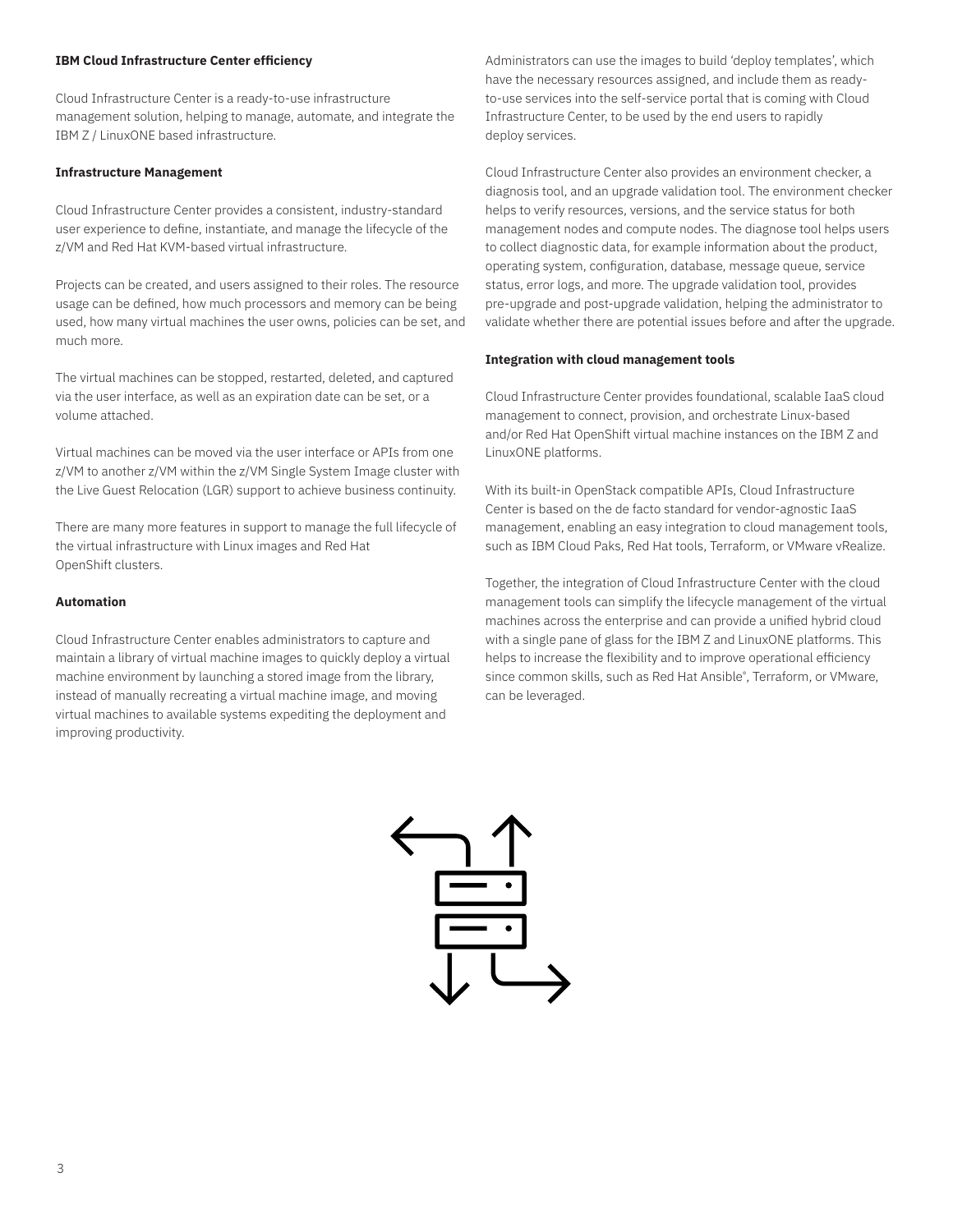#### **IBM Cloud Infrastructure Center 1.1.5 delivers**

- Fast provisioning of virtual infrastructure, designed for easy provisioning of virtual machine (VM) instances based on z/VM or Red Hat KVM into an on-premises cloud using either a self-service portal that includes network and storage bindings or, optionally, image or automated deployment
- Provisioning of VMs running Linux distributions from Canonical, Red Hat, and SUSE
- Deployment of Red Hat OpenShift clusters with the deployment of Red Hat CoreOS as part of Red Hat OpenShift
- FCP fabric zoning support
- Attaching persistent storage to multiple z/VM virtual machines
- Allocation-based chargeback of metrics captured by Cloud Infrastructure Center using IBM Cloud Pak for Watson® AIOps, open source tools like ManageIQ, or like 3rd-party products
- Image management that includes VM image capture, catalog, deployment, and multitenancy support
- Discovery and onboarding of pre-existing VMs to be managed by Cloud Infrastructure Center
- Resizing of VMs through the user interface, command-line interface, or API
- Live Guest Relocation for VMs
- Red Hat KVM based on Secure Execution protection
- Infrastructure provisioning that can be confined by workflow-driven policies, such as approval flows, expiration dates, or resource quotas
- Provisioning of z/VM-based VMs on a network with multiple subnets using the user interface
- Creation of z/VM-based VMs with PROFILE and ACCOUNT statements for fine granularity customization via the user interface
- Support for Lightweight Directory Access Protocol (LDAP) to meet enterprise identity mapping requirements
- Enablement of Fibre Channel Protocol (FCP) SCSI-only VMs and their automated configuration of I/O and network resources
- Support for Red Hat KVM-based compute nodes to store data on software-defined storage (IBM Spectrum® Scale, Network File System (NFS)), such as VM images
- Boot support for persistent storage from IBM System Storage DS8000® series, IBM SAN Volume Controller (SVC), and IBM FlashSystem® family (FS9200, FS9250, and others) for z/VM
- Provisioning of z/VM-based VMs using persistent storage-based boot volumes building on LVM volume groups, leveraging FCP storage
- Attach and detach persistent storage volumes supported for Red Hat KVM-based VMs from DS8000 series, SVC, and FlashSystem family
- Support for the definition of availability zones and collocation rules to place infrastructure resources, such as a VM, into a desired location with fine granularity and rule control that can span multiple sites
- Designed for easy integration into higher-level cloud automation and orchestration tools, such as IBM Cloud Paks, Red Hat tools like Ansible, Terraform, or VMware vRealize Automation Federation of an on-premises cloud with other Red Hat OpenStack clouds using OpenStack compatible APIs establishing a multi-region cloud
- Network teaming support for Red Hat KVM-based VMs
- Improved reliability, availability, and serviceability (RAS) with enhanced environment checker rules and health status precise report
- Improved upgrade user experience with an upgrade validation tool
- Designed to not require unique platform skills by the user and only require minimal platform skills from the administrator to accelerate cloud deployments

IBM Cloud Infrastructure Center can serve as the infrastructure as a service integration point to IBM Z and LinuxONE, so that IBM Z and LinuxONE can be easily consumed in the cloud management layer.



## **Software and hardware requirements**

IBM Cloud Infrastructure Center 1.1.5 supports any of the following software<sup>4</sup>:

- As a managed hypervisor one of the following:
	- z/VM 7.2 or z/VM 7.1
	- KVM as part of Red Hat Enterprise Linux 8.4
- As a host environment on z/VM and Red Hat KVM one of the following: – Red Hat Enterprise Linux 8.2 or 8.4
- As guest operating system instance on z/VM any of the following:
	- Canonical Ubuntu 20.04
	- Red Hat Enterprise Linux 7.9, 8.2, 8.4, or 8.5
	- Red Hat CoreOS 4.6, 4.7, 4.8, 4.9, or 4.10 as part of Red Hat OpenShift
	- SUSE Linux Enterprise Server 15 SP2
- As guest operating system instance on Red Hat KVM any of the following:
	- Red Hat Enterprise Linux 7.9, 8.2, 8.4, or 8.5
	- Red Hat CoreOS 4.7, 4.8, 4.9, or 4.10 as part of Red Hat OpenShift

IBM Cloud Infrastructure Center 1.1.5 supports any of the following hardware:

– IBM z16, IBM z15™, IBM z14® , IBM z13® , IBM z13s® , and IBM LinuxONE